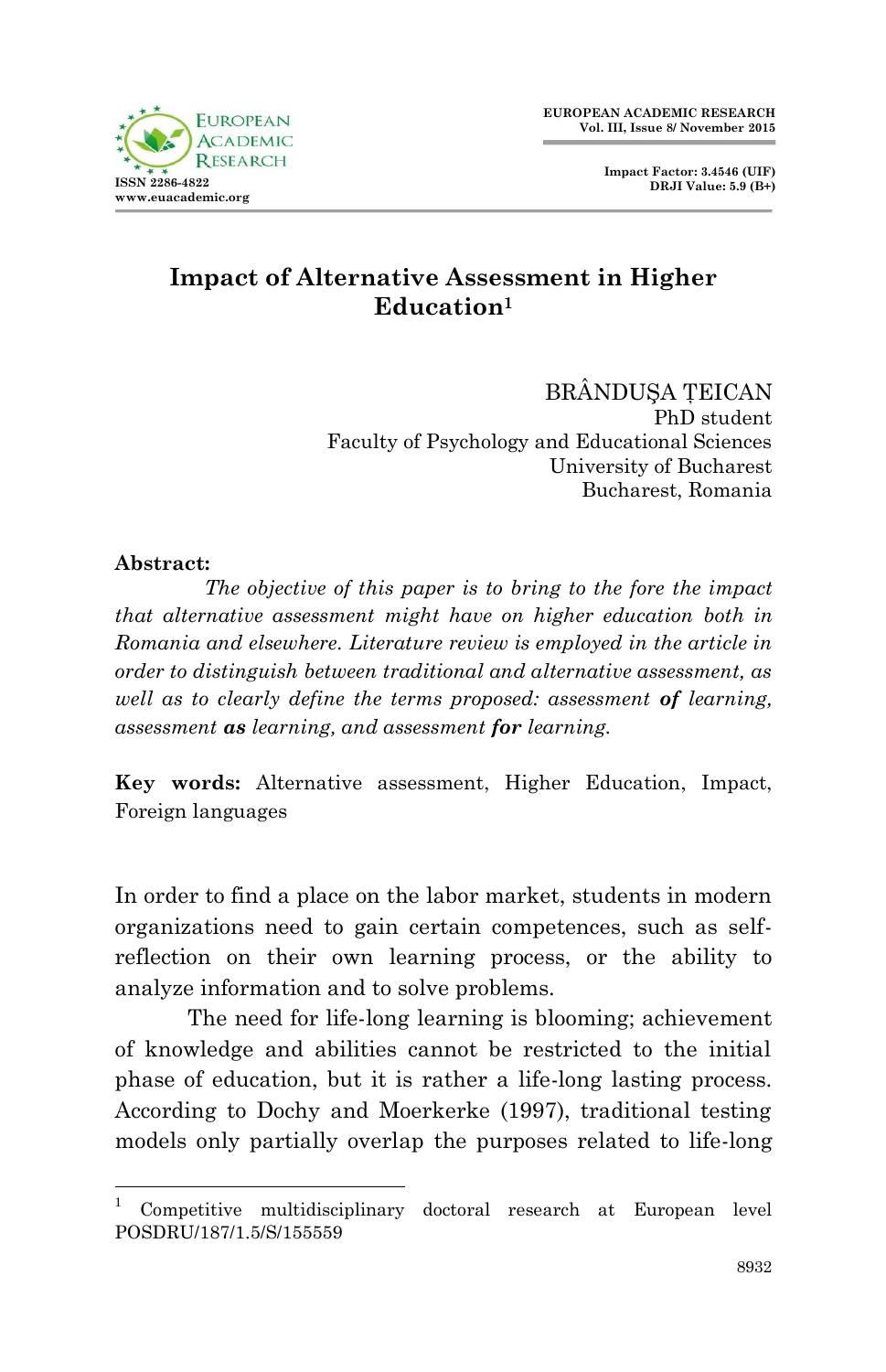learning: reflexive thinking, self-assessment, critical thinking, problem solving, etc. They need to be accompanied by new methods, more modern ones that should answer these requirements. These methods are included under umbrella terms such as alternative assessment, authentic assessment, holistic assessment or integrative assessment and bear the same value as alternative testing (Cerghit, 2002).

The evolution of education in Romania switched from a pedagogy of listening to a pedagogy of interaction, which meant shifting the stress from knowledge acquisition and reproduction to achievement of competences and abilities at the end of the educational program. Therefore, the assessment process has evolved hand in hand with the whole educational process. Student-oriented education led to teachers' reconsideration of the assessment process. Thus, they introduced complementary assessment methods that actively involve students and motivate them.

Several researches in the field, both in Romania and elsewhere, noticed that the first student year registers the highest numbers of failures of first exams, of stress. Students switch from pre-university assessment, where they are frequently graded, to university assessment, where the result of their work is graded at the end of the semester. This switch is felt like a lack of control and reflects students' lack of metacognitive abilities; although they still fear examination and grading, students consider that increased grading instances might result in more quality in the educational product.

Many teachers consider alternative assessment methods as an important means to get a dynamic image of the development of student linguistic and academic competences. We need to keep in mind from the beginning the main hypothesis of this paper, that is, traditional and alternative assessments does not exclude each other; on the contrary, they are complementary and support each other. Starting from the premise that alternative assessment is useful as formative and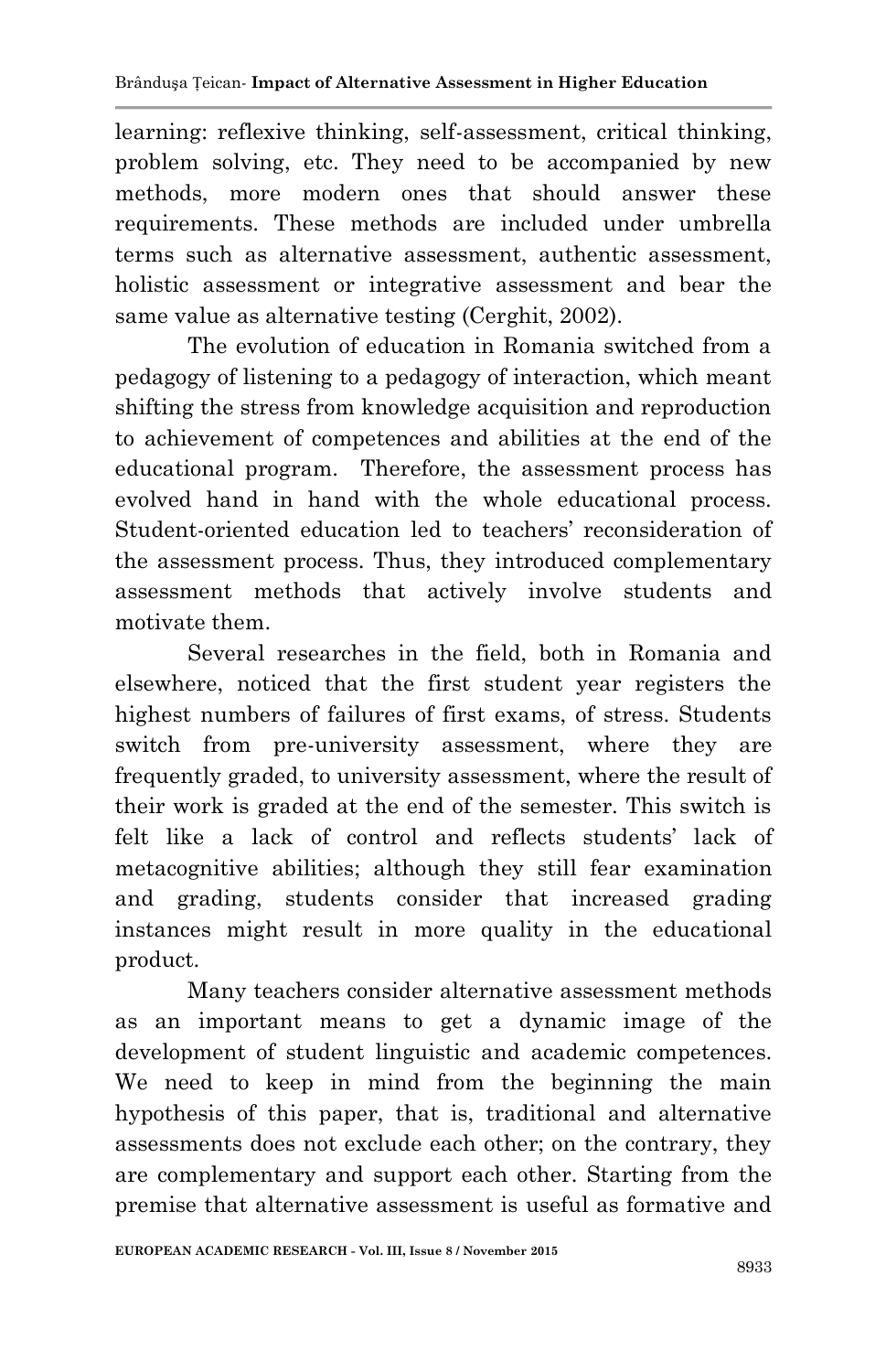not summative evaluation, we need to mention Hamayan's definition (1995:213), which says, "alternative assessment refers to the procedures and techniques that can be used during instruction and that can also be included in everyday class activities." Obviously, there are also extreme views sustaining that "information from alternative assessment procedures can constitute the *sole* basis for much educational and instructional decision-making" (Damico, 1992), but this does not meet the purpose of our paper. We consider that applying non traditional methods in foreign language classes can be extremely useful, since teaching methods involved in these classes are most of the times non traditional.

Alternative assessments methods represent activities that reveal what the students can achieve at a linguistic level and highlight their strong points and not their weaknesses. Alternative assessment is based on performance, which also puts in the spotlight the idea that the purpose of learning a language is meaningful communication. We mention among the most important traits of alternative assessment the following:

- Assessment is based on authentic tasks that prove student's ability to achieve purposes of communication;
- Both the teacher and the student focus on communication and not on right or wrong answers;
- The student can participate in establishing the criteria for successful achievement of communication tasks;
- The student can have the opportunity to self-assess and peer-assess.

Successful use of alternative assessment depends on student performance; students can thus prove what they can really do with the language they learn. Fortunately, many of the activities in a language class copy real life challenges that can be found in a communication situation.

There are defining criteria of alternative assessment activities: they are process-oriented and authentic. They are also dynamic, flexible and systemic; they need to be used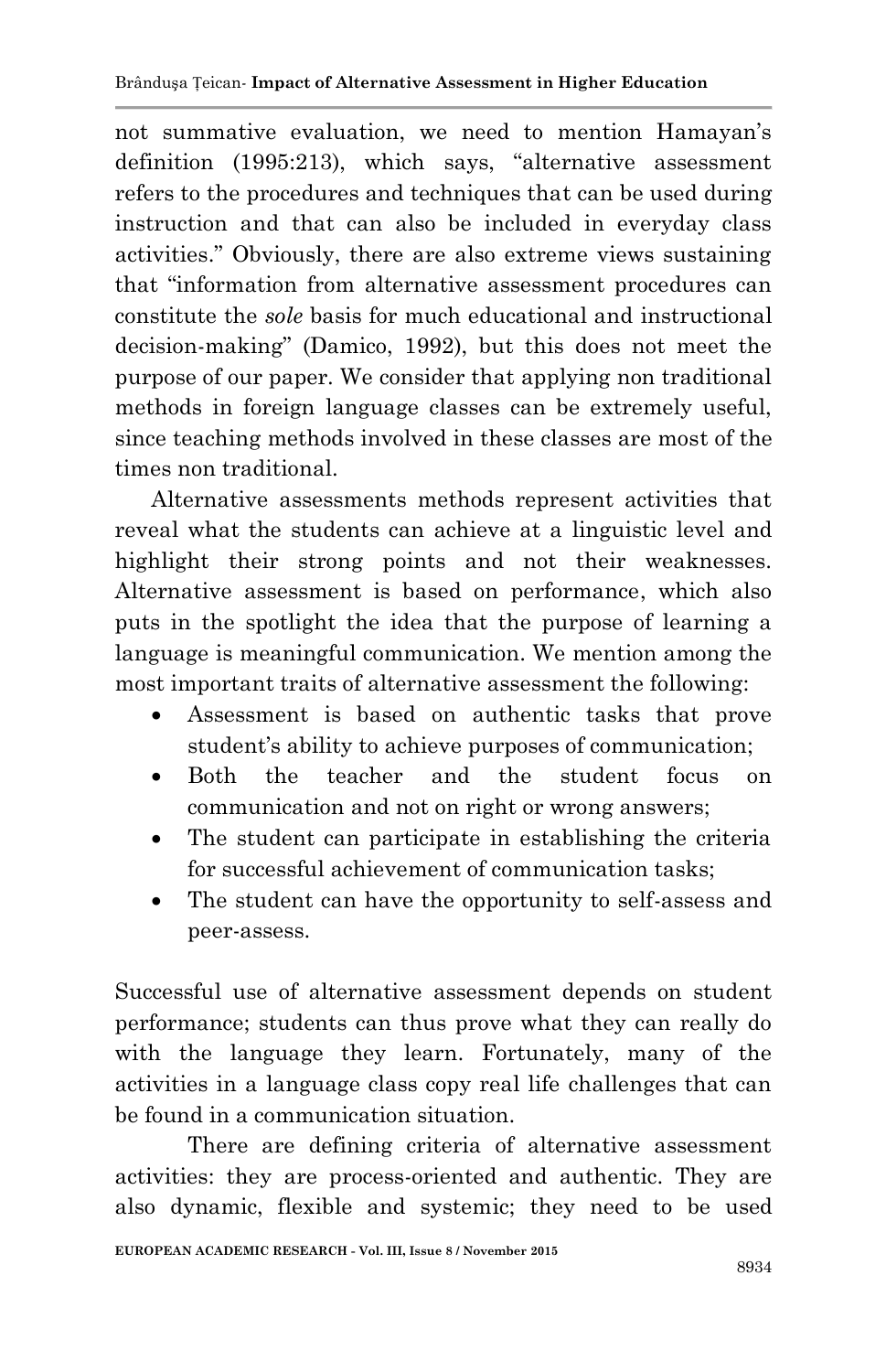frequently in class in order to build competences that should last in time. These criteria should follow this red line:

- To be centered on subjects and topics of interest to students;
- To copy real life contexts and communication situations;
- To involve tasks split into stages and problems that require a creative use of language and not sheer repetition;
- To require quality student performance:
- To make students well aware of the assessment criteria and standards;
- To create interaction between assessor (who may be the teacher, a colleague or the student himself or herself) and the assessed;
- To require constant feedback on both sides;
- To allow self-assessment and self-correction.

This red line leads us to the main purpose of alternative evaluation, which is to provide proof of the way students tackle, process and fulfill tasks in a certain field. Switching the focus from comparing students to one another to individual evolution can ease the assessment process by highlighting the strength of the student (what they know) and not the weaknesses (what they don't know). The strengths might include learning style, language efficiency, cultural background, and grades.

Our point of view is that alternative assessment forms students and it is a motivational instrument that makes students more responsible and pro active with respect to their own learning. How? Students' awareness of their successes or failures results in a methodological effort – successes become the basis for improving errors and have a motivational effect as well, and give the self confidence and autonomy, unblocks motivation and develops critical and analytical thinking.

The so-called "movement of alternative assessment" (Alderson & Banerjee, 2001) was prepared by other similar research in the field. Hancock (1994) looks at how the term was understood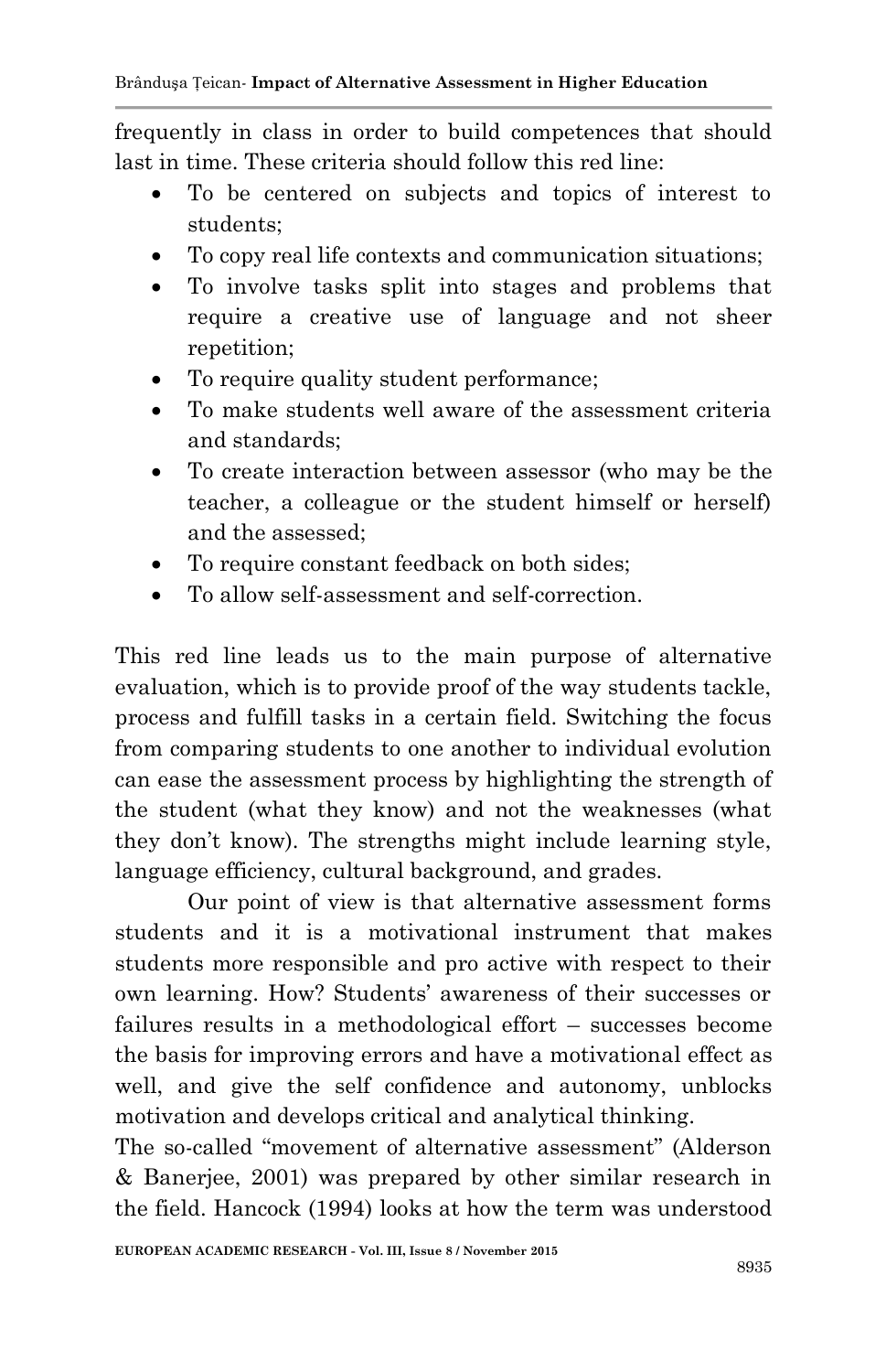by various scholars in the field. In 1993, Yap initiated a project to research several ESL and English for adults programs. Written, portfolio and class assessment proved valid and safe measures to obtain language efficiency. In the same year, Pierce, Swain and Hart suggest that self-assessment was extremely useful for language efficiency. Earlier before these findings, Pavis (1988) had obtained similar results through a diary where students could monitor their own evolution and also identify the problems appeared along the semester. Allwright (1988) reported increased learning quality when control is in the student's hands. These research projects support our hypothesis that the learning process is improved if alternative assessment is engaged in class.

We consider it is worth mentioning that before 1990s, assessment was based on cognitive behaviorist theory, but after the 1990s theorists proposed new alternative assessment methods to establish student evolution (Hancock, 1994). The alternative assessment proposed includes a variety of instruments that can be used or altered, based on the context. According to the literature, these instruments can be: diaries, recordings that present role-plays, audio recordings, selfassessment questionnaires, etc.

One of the most relevant opinions for our hypothesis is found in Huerta-Marcias' article (1995). She says that traditional assessment measures student evolution, but does not provide information as to what the student can actually do in the learnt language. The assessment the author suggests is focused on assessing student's ability to use the language holistically in true-to-life situations and this usually happens over a longer space of time.

It is difficult to find an assessment method that should measure both student's evolution and the success of the subject matter within an institution; that should show students how much they evolved in using their language and that should also make clear to teachers what was actually learnt. Our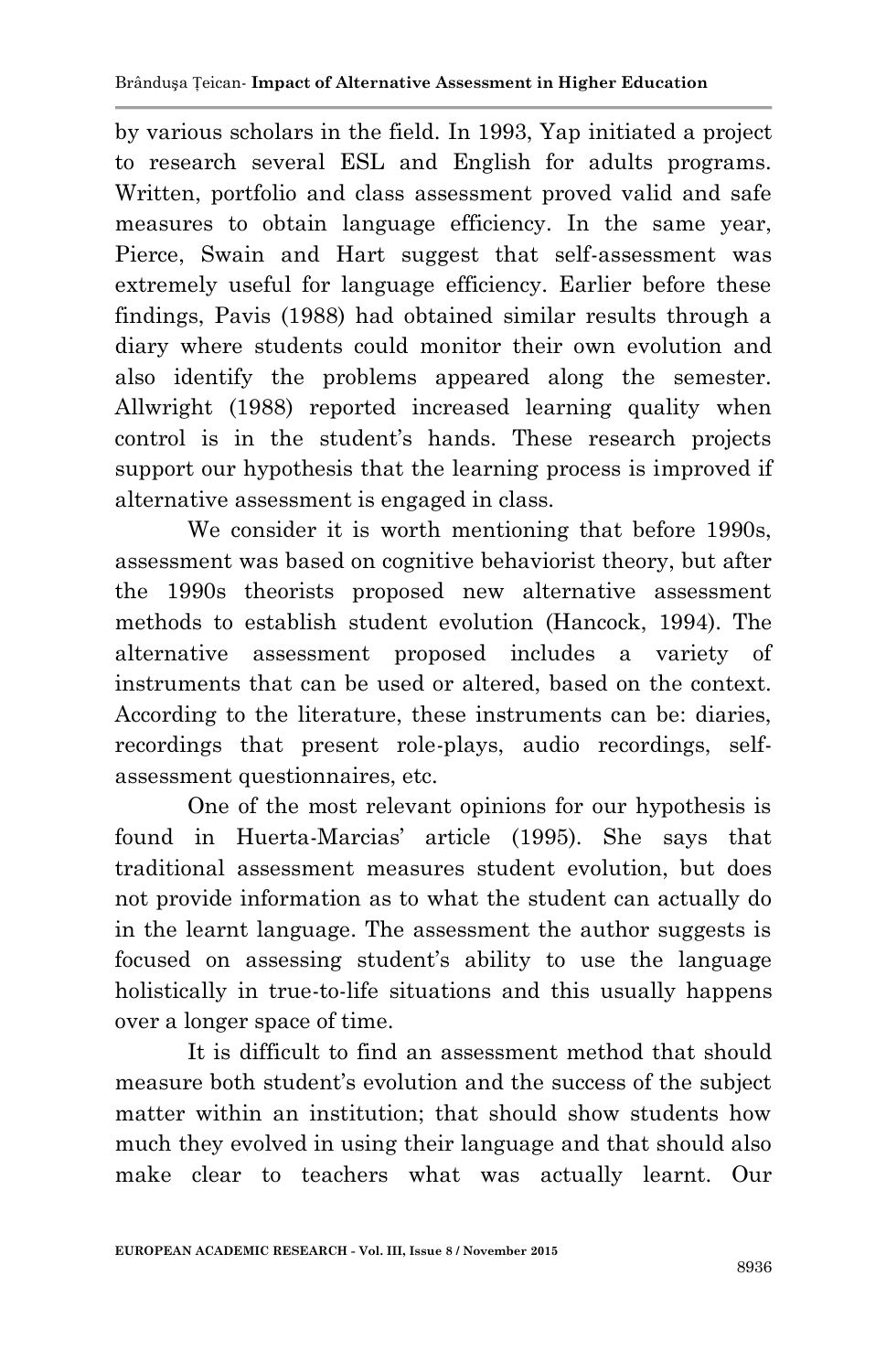hypothesis is that a combination between traditional assessment and alternative assessment might be the answer.

In a 2008 article (Clipa, 2008) we are presented a research done in Romania with respect to real versus desirable time allotted to assessment, to the content teachers assess, and to how often alternative assessment is used. The research covered 139 students in technical, socio-human and teaching areas and the result is that only 30% of school time is dedicated to assessment, which is not enough to make assessment a formative process. The conclusion of the study is that generally teachers use assessment of learning and not assessment for learning. Nevertheless, isolated cases of alternative assessment usage in language classes keep appearing. Most of them are included in ESP classes, where the interactive nature of modern teaching practically invites to alternative, formative assessment.

In order to make a link between assessment and improved higher education we need to reassess assessment. We can notice that there isn't a strong connection between assessment – and we mean assessment *for* learning, a term we will explain later in the paper, and the learning process, which keeps the education system, both in Romania and elsewhere, in a crisis. At a grassroots level, alternative assessment is considered proper for pre-university education; only several methods belonging to alternative assessment are employed in higher education, such as projects or portfolios. In order to find solutions to this situation, we need to rethink the purpose of assessment; that is to give up the idea of getting best results in standardized tests. Instead, we should focus of certain key questions: How can we use assessment so as to help students want to learn? How can we help students feel they can truly learn? What needs to be changed or rather added to the current state of assessment? To really take these questions into account we need to redirect our interest on increased student accountability in the process of learning. Current official priorities in assessment are represented by the need to find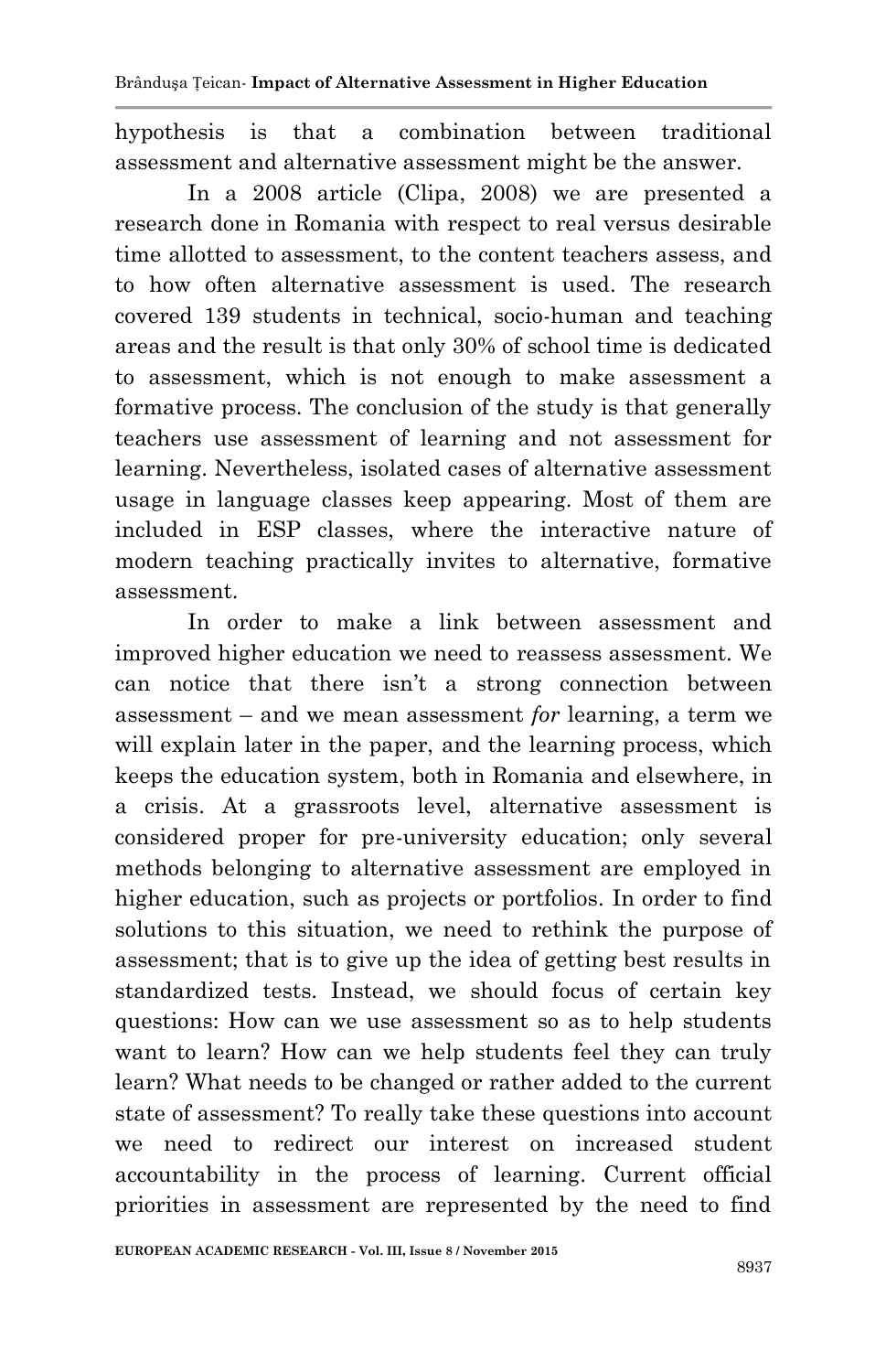more sophisticated and efficient tests that should generate valid and safe results. This is a good trend, since accuracy in testing is essential, but not enough. We need to maximize the impact that these results can have on students. And this can take place when we apply alternative assessment along the school year in order to help teacher take crucial decisions. The problem appears when teachers no longer have the physical time to gather all these data and to offer a useful feedback, since they are too engaged in either teaching or standardized assessing.

An explanation for this crisis situation can be found in Stiggins (2002), who analyzes the concept of *excellence* in assessment. The strong points of the concept are: establishing acquisition standards, turning these standards in rigorous assessment and teacher accountability for student success, as reflected in the grades. We can infer from here that the purpose of assessment should be informing for decision taking and motivation for learning. Unfortunately, this purpose was embedded in ever complicated standardized testing in the case of pre-university education and excellence in assessment in the case of higher education.

A solution for the assessment crisis can be found in a sensible combination between assessment *of* learning, assessment *as* learning and assessment *for* learning. Several countries outside the European Union, such as Canada or New Zealand, have brought proposals in this respect. European Union commissions on language policies are currently analyzing the possibility of shifting assessment towards learning outcomes and considering assessment *for* learning as a tool for learning. These proposals are based on the idea that assessment can contribute to the development of education if it is used for learning. If, on the one hand, assessment of learning is used as a proof for publicly reported school success, on the other hand, assessment for learning is supposed to help students learn better. Practically, the main difference lies in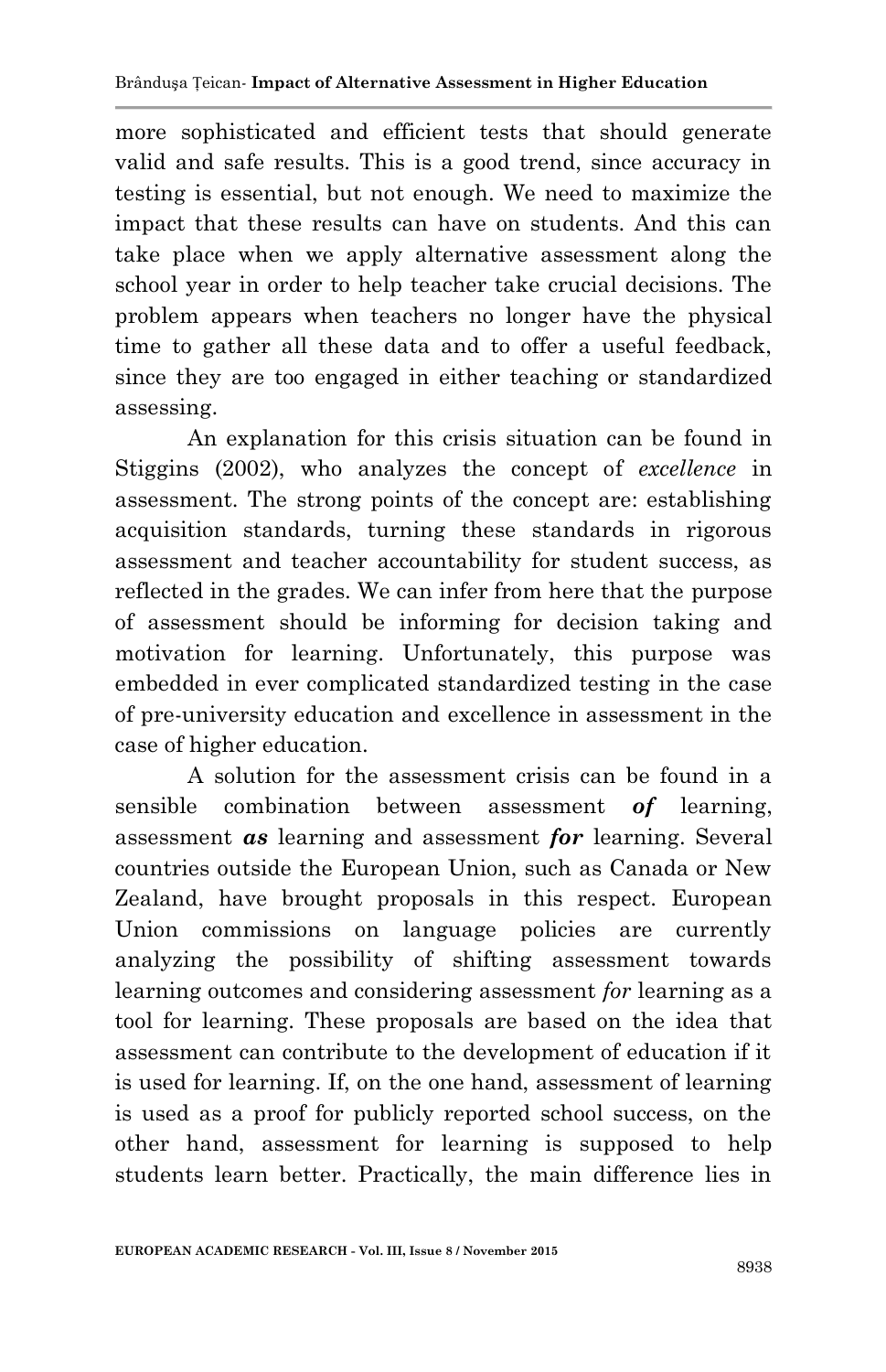the fact that the first assessment determines the state, the level of learning, and the second – promotes better learning.

Teaching, learning and assessment need an integrated approach, which should be included in the formative assessment category. Therefore, assessment of learning, assessment as learning and assessment for learning are all nothing but parallel approaches that help us gather more data with respect to how students learn, but also to how we can improve the process of learning. The principles of assessment for learning and as learning share several strategies: selfassessment and peer-review; strategies for students to monitor and assess their own learning process; feedback to help both teachers and students to establish whether the latter are ready to move to the next step in the educational process or whether they need more learning to consolidate their knowledge, understanding, abilities. And assessment of learning means summative evaluation checking what students know according to the curriculum. Assessment of learning actually helps teachers get the best decisions.

There is a clear-cut delimitation among these three types of assessment. Assessment of learning is the traditional assessment that includes final testing and grading, assessment as learning represents the metacognitive skills that students have to reflect on their own type of learning, level of learning and what strategies they can employ to get better results, and assessment for learning are the strategies provided by teachers as everyday class activities tailored to meet the student-based approach of 21st century education. This latter type of assessment needs deeper analysis, and probably a more frequent application of its principles would lead to higher quality education not only during pre-university years, but also in adult education.

In 2002, the Assessment Reform Group in Cambridge University, the very specialists who proposed the term assessment *for* learning in 1999, drew out ten principles that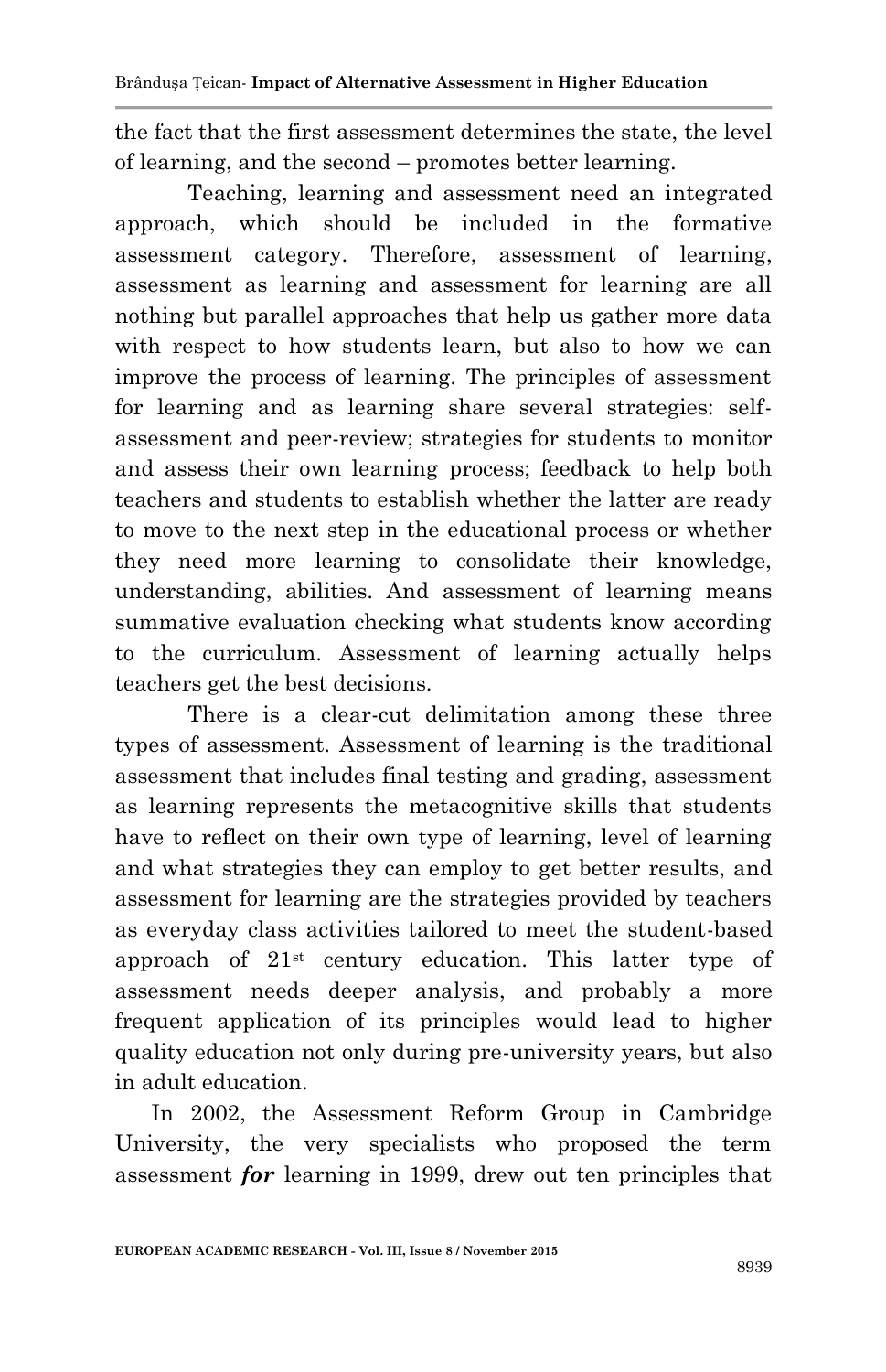are the core of assessment for learning. These imply that assessment should:

- be part of effective planning
- focus on how pupils learn
- be central to classroom practice
- be a key professional skill
- be sensitive and constructive
- foster motivation
- promote understanding of goals and criteria
- help learners know how to improve
- develop the capacity for self-assessment
- recognise all educational achievement

Therefore, evaluation for learning should help student learn better, not just obtain better grades. It reflects the belief that all students can improve their learning. We need not forget that assessment for learning encourages self-assessment and peerreviewed assessment, based on clearly established criteria.

Assessment for learning requires teachers to use certain materials that should be proof of what students' knowledge, understanding and abilities. It involves both formal and informal assessment activities as part of learning, based on certain learning purposes clearly established. Efficient feedback is the main characteristic of this type of assessment, which motivates students and leads to improved results.

Assessment as learning takes place when students are their own evaluators. Students can monitor their own learning, ask questions and use a series of strategies to establish what they know and what they can do. The most important trait of this type of assessment is that it encourages students to take responsibility for their own leaning. When students reflect on their own way of learning, they gain metacognitive abilities; practically they learn how to learn, they learn how to ask questions regarding this process, they learn to establish – on their own or help by teachers – learning purposes that should lead to their development as students.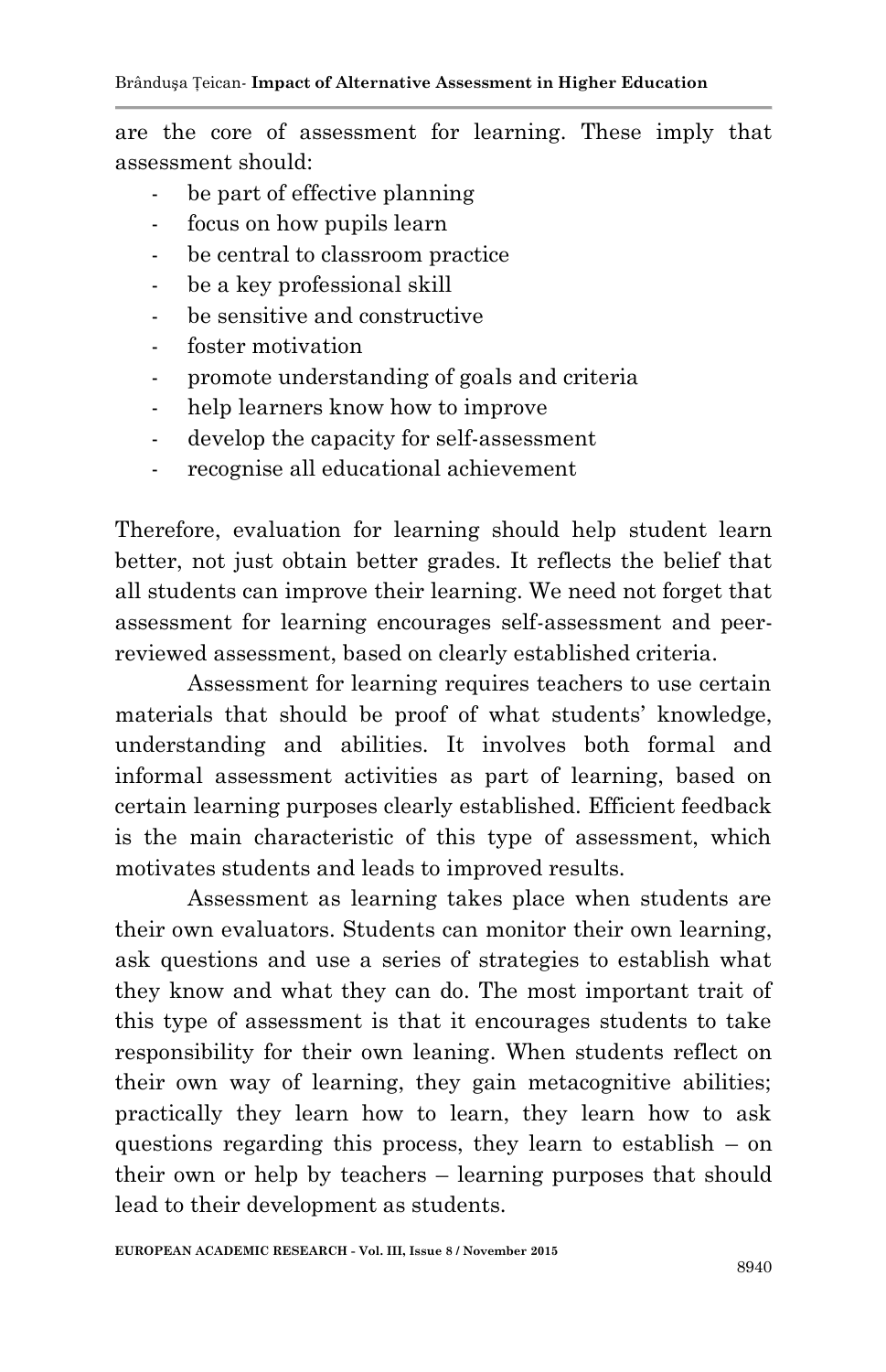Brânduşa Țeican*-* **Impact of Alternative Assessment in Higher Education**

And assessment of learning, in other words summative assessment, measures students' abilities based on content standards. It is a measure for accountability and is part of the grading.

In conclusion, we consider that engaging alternative assessment in higher education can be a solution to higher quality education, reflected in: clearly defined accountability – students are also responsible for their learning, higher motivation for learning, increased student self confidence, reduced gap between a very small number of excellent students and a greater mass of weaker learners. And, why not, benefits can be extended to an institutional level by reaching responsibility standards and increased public recognition. These changes in education can be brought by effectively using alternative methods of assessment in higher education, as well as by modifying professional standards for teacher, which should include improved assessment abilities through specific professional development programs. All this in the light of the starting point: we need to strike a balance between traditional assessment, or assessment *of* learning, and alternative assessment, or assessment *for* learning.

## **REFERENCES**

- 1. Damico, J. (1992). Performance assessment of language minority students. In Office of Bilingual Education and Minority Languages Affairs (ed.) *Proceedings of the Second National Research Symposium on Limited English Proficient Student Issues: Focus on evaluation and measurement,* Vol. 1, Washington DC: OBEMLA. 137-172. (accessed at: [http://files.eric.ed.gov/fulltext/ED349815.pdf\)](http://files.eric.ed.gov/fulltext/ED349815.pdf).
- 2. Cerghit, I., Metode alternative de evaluare (Alternative Methods of Evaluation), Cluj, Clujeana Publishing House, 2002.